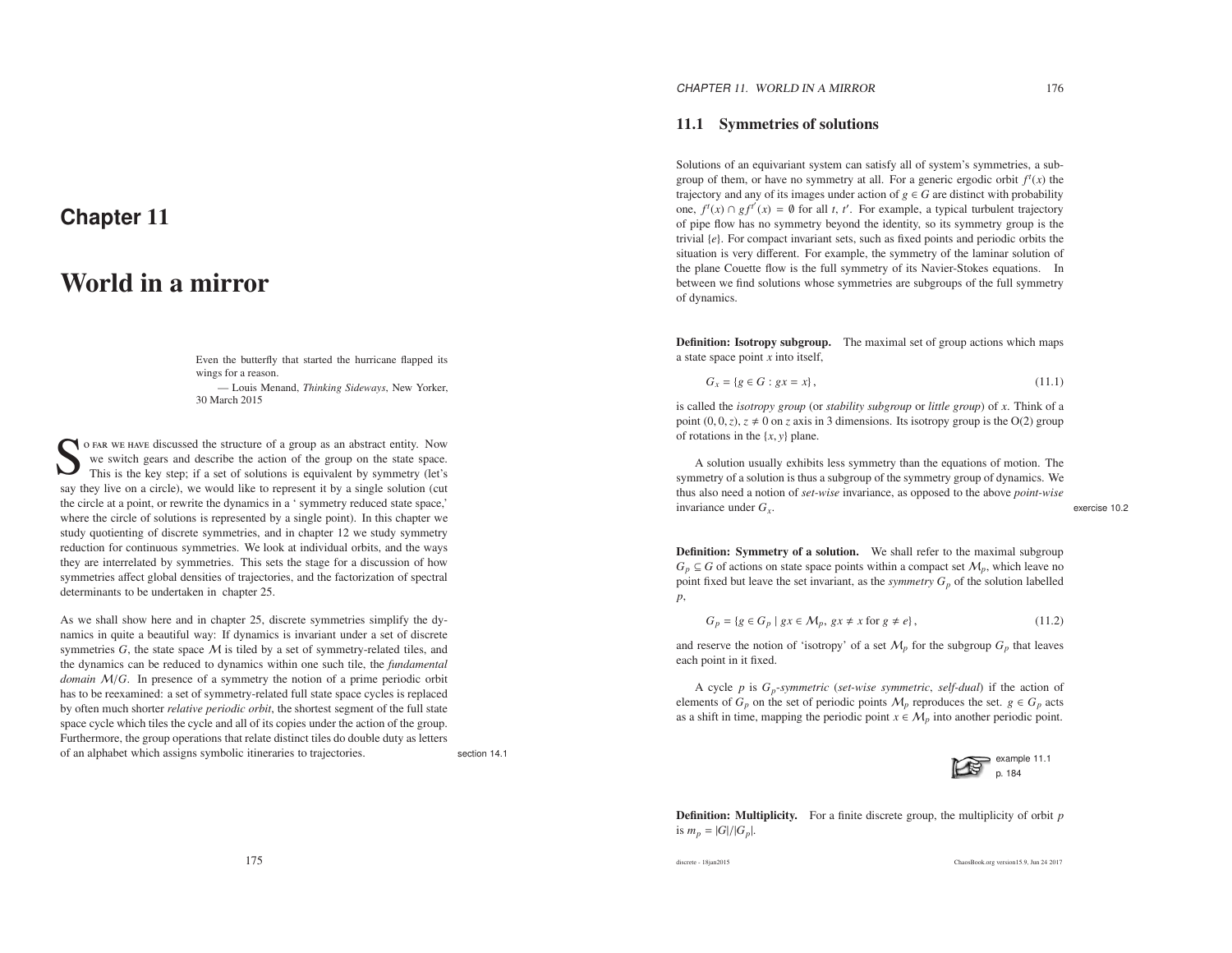Definition: Stratum. A stratum is the union of group orbits of the same type:two orbits *<sup>p</sup>*, *<sup>p</sup>*′ belong to the same stratum if and only if their symmetries *<sup>G</sup><sup>p</sup>*, *<sup>G</sup>p*′ are conjugate. In other words, <sup>a</sup> stratum is to state space what <sup>a</sup> class is to the setof all group elements in *<sup>G</sup>*.

**Definition:**  $G_p$ -fixed orbits: An equilibrium  $x_q$  or a compact solution *p* is pointwise or  $G_p$ -*fixed* if it lies in the invariant points subspace Fix  $(G_p)$ ,  $gx = x$  for all *g* ∈ *G*<sub>*p*</sub>, and *x* = *x*<sub>*q*</sub> or *x* ∈ *M*<sub>*p*</sub>. A solution that is *G*-invariant under all group *G*  operations has multiplicity 1. Stability of such solutions will have to be examined with care, as they lie on the boundaries of domains related by the action of the symmetry group.



In the literature the symmetry group of <sup>a</sup> solution is often called *stabilizer* or *isotropy subgroup*. Saying that  $G_p$  is the symmetry of the solution  $p$ , or that the orbit  $M_p$  is ' $G_p$ -invariant,' accomplishes as much without confusing you with all these names (see remark 10.1). In what follows we say "the symmetry of the periodic orbit *p* is  $C_2 = \{e, R\}$ ," rather than bandy about 'stabilizers' and such.

The key concep<sup>t</sup> in the classification of dynamical orbits is their symmetry. We note three types of solutions: (i) fully asymmetric solutions *<sup>a</sup>*, (ii) subgroup *Gs*˜ set-wise invariant cycles *<sup>s</sup>* built by repeats of relative cycle segments ˜*s*, and(iii) isotropy subgroup  $G_{EQ}$ -invariant equilibria or point-wise  $G_p$ -fixed cycles *b*.

Definition: Asymmetric (or fully asymmetric) orbits. An orbit (in particular, an equilibrium or periodic orbit) has no symmetry if  $\{x_a\} \cap \{gx_a\} = \emptyset$  for any *g* ∈ *G*, where { $x_a$ } is the set of periodic points belonging to the cycle *a*. Thus *g* ∈ *G* generate  $|G|$  distinct orbits with the same number of points and the same stability properties.



In example 11.4, we illustrate the non-abelian, noncommutative group structure of the 3-disk game of pinball of sect. 1.3, which has symmetry group elementsthat do not commute. The control of the control of the control of the control of the control of the control of the control of the control of the control of the control of the control of the control of the control of the co



Consider next perhaps the simplest 3-dimensional flow with <sup>a</sup> symmetry, the iconic flow of Lorenz. The example is long but worth working through: thesymmetry-reduced dynamics is much simpler than the original Lorenz flow. exercise 11.2

exercise 11.3

discrete - 18jan2015

 exercise 11.4ChaosBook.org version15.9, Jun <sup>24</sup> <sup>2017</sup>



**Figure 11.1:** The D<sub>1</sub>-equivariant bimodal sawtooth map of figure 10.2 has three types of periodic orbits: (a)  $D_1$ -fixed fixed point *C*, asymmetric fixed points pair {*L*, *R*}. (b)  $D_1$ -symmetric (setwise invariant) 2-cycle *LR*. (c) Asymmetric 2-cycles pair {*LC*,*CR*}. (study example 11.3; continued infigure 11.5) $)$ 

**Figure** 11.2: Lorenz attractor of figure 3.4, the full state space coordinates  $[x, y, z]$ , with the unstable manifold orbits *<sup>W</sup><sup>u</sup>*(*EQ*0). (Green) is <sup>a</sup> continuation of theunstable  $e^{(1)}$  of  $EQ_0$ , and (brown) is its  $\pi$ -rotated symmetric partner. Compare with figure 11.3. (E. Siminos)





Note: nonlinear coordinate transformations such as the doubled-polar angle representation (11.10) are *not* required to implement the symmetry quotienting M/*G*. We deploy them only as <sup>a</sup> visualization aid that might help the reader disentangle 2-dimensional projections of higher-dimensional flows. All numerical calculations can still be carried in the initial, full state space formulation of <sup>a</sup> flow, with symmetry-related points identified by *linear* symmetry transformations.



### 11.2 Relative periodic orbits



So far we have demonstrated that symmetry relates classes of orbits. Now we show that <sup>a</sup> symmetry reduces computation of periodic orbits to repeats of shorter, 'relative periodic orbit' segments.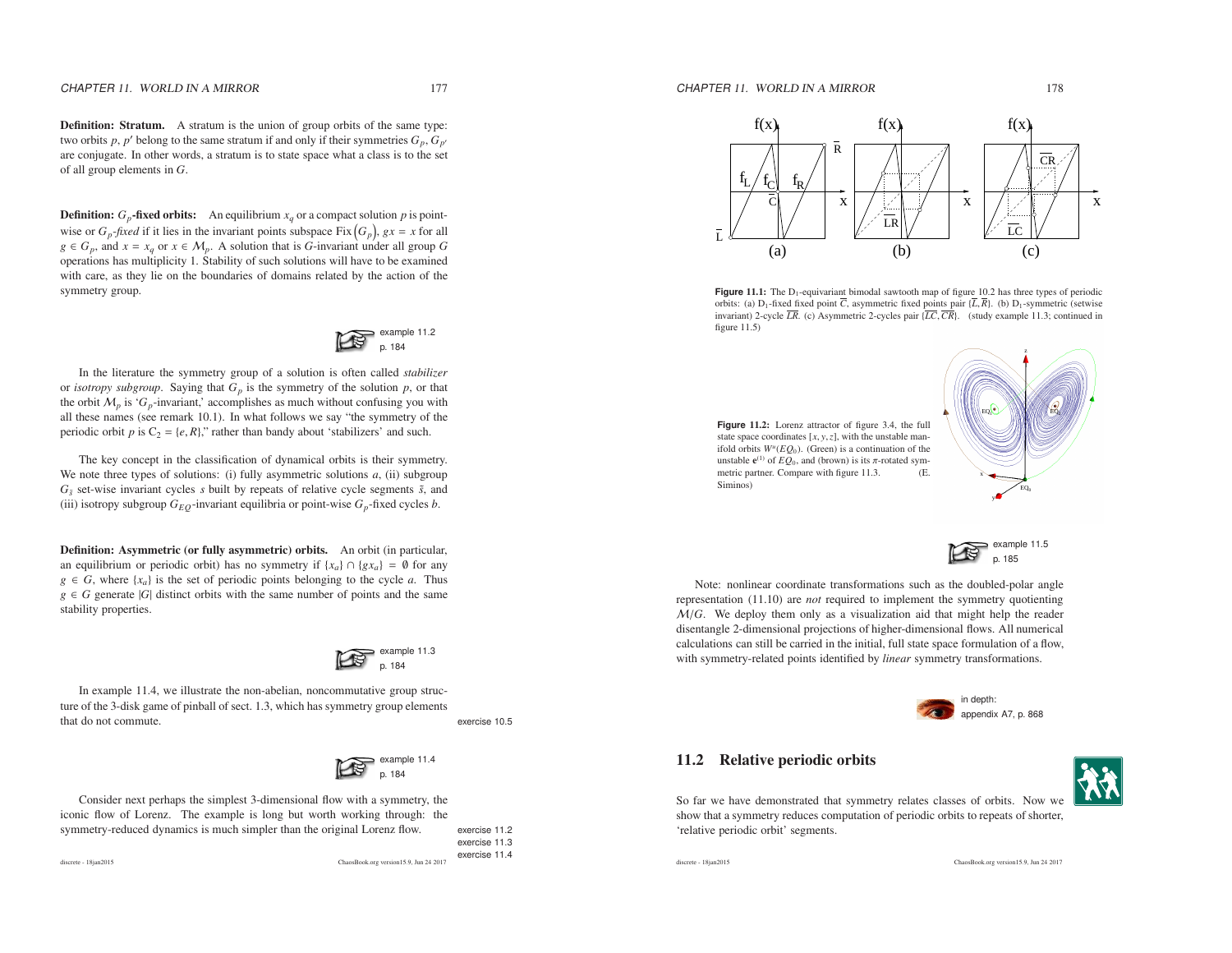## CHAPTER 11. WORLD IN A MIRROR 179

## CHAPTER 11. WORLD IN A MIRROR 180

**Figure** 11.3: (a) Lorenz attractor <sup>p</sup>lotted in  $[\hat{x}, \hat{y}, z]$ , the doubled-polar angle coordinates (11.10), with points related by  $\pi$ -rotation in the [*<sup>x</sup>*, *<sup>y</sup>*] plane identified. Stable eigenvectors of *EQ*0:  $e^{(3)}$  and  $e^{(2)}$ , along the *z* axis (11.9). Unstable manifold orbit *<sup>W</sup><sup>u</sup>*(*EQ*0) (green) is <sup>a</sup> continuation ofthe unstable  $e^{(1)}$  of  $EQ_0$ . (b) Blow-up of the region near *EQ*1: The unstable eigenplane of *EQ*<sup>1</sup> definedby Re  $e^{(2)}$  and Im  $e^{(2)}$ , the stable eigenvector  $e^{(3)}$ . The descent of the *EQ*<sup>0</sup> unstable manifold (green) defines the innermost edge of the strange attractor. As it is clear from (a), it also defines its outermostedge. (E. Siminos)



Equivariance of <sup>a</sup> flow under <sup>a</sup> symmetry means that the symmetry image of <sup>a</sup> cycle is again <sup>a</sup> cycle, with the same period and stability. The new orbit may be topologically distinct (in which case it contributes to the multiplicity of the cycle) or it may be the same cycle.

A cycle *p* is  $G_p$ -*symmetric* under symmetry operation  $g \in G_p$  if the operation acts on it as <sup>a</sup> shift in time, advancing <sup>a</sup> cycle point to <sup>a</sup> cycle point on thesymmetry related segment. The cycle  $p$  can thus be subdivided into  $m_p$  repeats of <sup>a</sup> *relative periodic orbit segment*, 'prime' in the sense that the full state space cycle is built from its repeats. Thus, in the presence of <sup>a</sup> discrete symmetry, the notion of <sup>a</sup> periodic orbit is replaced by the notion of the shortest segmen<sup>t</sup> of the full state space cycle which tiles the cycle under the action of the group. In what follows we refer to this segmen<sup>t</sup> as <sup>a</sup> *relative periodic orbit*. In the literature this is sometimes referred to as <sup>a</sup> *short periodic orbit*, or, for finite symmetry groups, as <sup>a</sup> *pre-periodic* orbit.

The relative periodic orbit*p* (or *its equivariant periodic orbit*) is the orbit  $x(t)$ in state space  $M$  which exactly recurs

$$
x(t) = g_p x(t + T_p) \tag{11.3}
$$

for the shortest fixed *relative period*  $T_p$  and a fixed group action  $g \in G_p$ . These group actions are referred to as 'shifts' or, in the case of continuous symmetries, as 'phases.' For a discrete group  $g^m = e$  and finite *m* (10.3), the period of the corresponding full state space orbit is given by the  $m_p \times$  (period of the relative periodic orbit),  $T_p = |G_p|T_{\tilde{p}}$ , and the *i*th Floquet multiplier  $\Lambda_{p,i}$  is given by  $\Lambda_{\tilde{p},i}^{m_p}$  of the relative periodic orbit. The elements of the quotient space  $b \in G/G_p$  generate the copies *bp*, so the multiplicity of the full state space cycle *p* is  $m_p = |G|/|G_p|$ .



**Figure** 11.4: Cycle <sup>121212313</sup> has multiplicity 6; shown here is 121313132 =  $\sigma_{23}$ 121212313. However, 121231313 which has the same stability and period is related to <sup>121313132</sup> by time reversal, but not by any C<sup>3</sup>*<sup>v</sup>* symmetry.





### 11.3 Dynamics reduced to fundamental domain

I submit my total lack of apprehension of fundamentalconcepts.—John F. Gibson

So far we have used symmetry to <sup>e</sup>ffect <sup>a</sup> reduction in the number of independent cycles, by separating them into classes, and slicing them into 'prime' relative orbitsegments. The next step achieves much more: it replaces each class by <sup>a</sup> single (typically shorter) prime cycle segment.

1. Discrete symmetry tessellates the state space into dynamically equivalent domains, and thus induces <sup>a</sup> natural partition of state space: If the dynamicsis invariant under a discrete symmetry, the state space M can be completely<br>tiled by a fundamental domain  $\tilde{M}$  and its symmetry images  $\tilde{M} = a\tilde{M}$ tiled by a *fundamental domain*  $\tilde{M}$  and its symmetry images  $\tilde{M}_a = a\tilde{M}$ ,  $\tilde{M}_b = b\tilde{M}$ , ... under the action of the symmetry group  $G = \{e, a, b, ...\}$ ,

$$
M = M \cup M_a \cup M_b \cdots \cup M_{|G|}.
$$
 (11.4)

2. Discrete symmetry can be used to restrict all computations to the fundamental domain  $\tilde{M} = M/G$ , the reduced state space quotient of the full state space *M* by the group actions of *G*.

We can use the invariance condition (10.4) to move the starting point *<sup>x</sup>*into the fundamental domain  $x = a\tilde{x}$ , and then use the relation  $a^{-1}b =$ *h*<sup>−1</sup> to also relate the endpoint *y* ∈  $\tilde{M}_b$  to its image in the fundamental domain  $\tilde{M}$ . While the global trajectory runs over the full space  $M$ , the restricted trajectory is brought back into the fundamental domain  $\tilde{M}$  any time it exits into an adjoining tile; the two trajectories are related by the symmetry operation *<sup>h</sup>* which maps the <sup>g</sup>lobal endpoint into its fundamental domain image.

- 3. Cycle multiplicities induced by the symmetry are removed by reduction of the full dynamics to the dynamics on <sup>a</sup> fundamental domain. Each symmetry-related set of global cycles *p* corresponds to precisely one fundamental domain (or relative) cycle  $\tilde{p}$ .
- 4. Conversely, each fundamental domain cycle  $\tilde{p}$  traces out a segment of the global cycle  $p$ , with the end point of the cycle  $\tilde{p}$  mapped into the irreducible segment of  $p$  with the group element  $h_{\tilde{p}}$ . A relative periodic orbit segment in the full state space is thus <sup>a</sup> periodic orbit in the fundamental domain.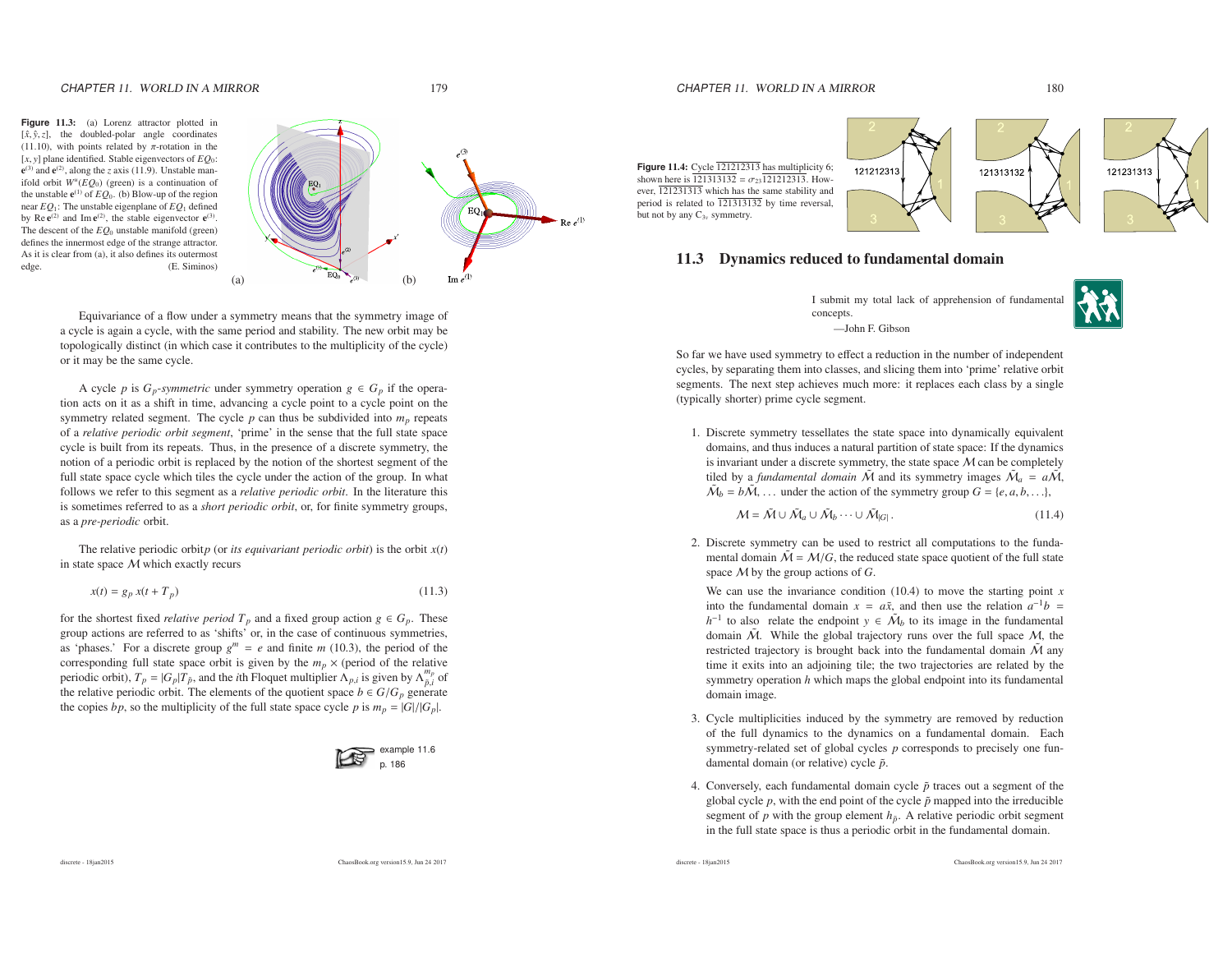**Figure** 11.5: The bimodal Ulam sawtooth map of figure 11.1 with the D<sub>1</sub> symmetry  $f(-x) = -f(x)$ , restricted to the fundamental domain.  $f(x)$  is indicated by the thin line, and fundamental domainmap  $\tilde{f}(\tilde{x})$  by the thick line. (a) Boundary fixed point  $\overline{C}$  is the fixed point  $\overline{0}$ . The asymmetric fixed point pair {*L*,*R*} is reduced to the fixed point 2, and the full state space symmetric 2-cycle *LR* is reduced to the fixed point 1. (b) The asymmetric 2-cycle pair {*LC*,*CR*} is reduced to 2-cycle 01. (c) All fundamental domain fixed points and 2-cycles. (work through example 11.7 ) (Y. Lan)



**Figure** 11.6: (a) The pair of full-space 9-cycles, the counter-clockwise <sup>121232313</sup> and the clockwise 131323212 correspond to (b) one fundamental domain 3-cycle 001.

> 5. The group elements  $G = \{e, g_2, \ldots, g_{|G|}\}$  which map the fundamental do-<br>main  $\tilde{M}$  into its copies  $g\tilde{M}$  serve also as letters of a symbolic dynamics main  $\tilde{M}$  into its copies  $g\tilde{M}$ , serve also as letters of a symbolic dynamics alphabet.

(a)

For <sup>a</sup> symmetry reduction in presence of continuous symmetries, see sect. 13.2.

exercise 11.1

00

example 11.7p. 186

## 11.4 Invariant polynomials

All invariants are expressible in terms of <sup>a</sup> finite number among them. We cannot claim its validity for every group *G*; rather, it will be our chief task to investigate for each particular group whether <sup>a</sup> finite integrity basis exists or not; the answer, to be sure, will turn out <sup>a</sup>ffirmative in themost important cases.

 $\qquad \qquad (b)$ 

—Hermann Weyl, <sup>a</sup> motivational quote on the "socalled first main theorem of invariant theory"

Physical laws should have the same form in symmetry-equivalent coordinate frames, so they are often formulated in terms of functions (Hamiltonians, Lagrangians, · · · ) invariant under <sup>a</sup> <sup>g</sup>iven set of symmetries. The key result of the representation theory of invariant functions is:

example 11.8p. 186

## CHAPTER 11. WORLD IN A MIRROR 182

$$
h(x) = p(u_1(x), u_2(x), \dots, u_m(x)), \qquad x \in \mathcal{M}.
$$
 (11.5)

These polynomials are linearly independent, but can be functionally dependentthrough nonlinear relations called *syzygies*.

example 11.9 p. 187

In practice, explicit construction of *<sup>G</sup>*-invariant basis can be <sup>a</sup> laborious undertaking, and we will not take this path excep<sup>t</sup> for <sup>a</sup> few simple low-dimensional cases, such as the 5-dimensional example of sect. 13.7. We prefer to apply the symmetry to the system as given, rather than undertake <sup>a</sup> series of nonlinear coordinate transformations that the theorem suggests. (What 'compact' in the above refers to will become clearer after we have discussed continuous symmetries. Fornow, it suffices to know that any finite discrete group is compact.)

exercise 10.1

# **Resum ´ e´**

We have shown here that if <sup>a</sup> dynamical system (M, *f*) has <sup>a</sup> symmetry *<sup>G</sup>*, the symmetry should be deployed to 'quotient' the state space to fundamental domain  $\hat{M} = M/G$ , i.e., identify all symmetry-equivalent  $x \in M$  on each group orbit, thus replacing the full state space dynamical system  $(M, f)$  by the symmetry-reduced replacing the full state space dynamical system (M, *f*) by the symmetry-reduced $(\hat{\mathcal{M}}, \hat{f})$ . The main result of this chapter can be stated as follows:

In presence of <sup>a</sup> discrete symmetry *<sup>G</sup>*, associated with each full state space solution *p* is the group of its symmetries  $G_p \subseteq G$  of order  $1 \leq |G_p| \leq |G|$ , whose elements leave the orbit  $M_p$  invariant. The elements of  $G_p$  act on  $p$  as shifts, tiling it with  $|G_p|$  copies of its shortest invariant segment, the relative periodic orbit  $\tilde{p}$ . The elements of the coset  $b \in G/G_p$  generate  $m_p = |G|/|G_p|$  equivalent copies of *p*.

Once you grasp the relation between the full state space  $M$  and the desym-<br>rized  $G$ -quotiented reduced state space (fundamental domain)  $M/G$  you will metrized, *G*-quotiented reduced state space (fundamental domain) M/*G*, you will find the life as <sup>a</sup> fundamentalist so much simpler that you will never return to your full state space ways of yesteryear. The reduction to the fundamental domain  $\tilde{M} = M/G$  simplifies symbolic dynamics and eliminates symmetry-induced degeneracies. For the short orbits the labor saving is dramatic. For example, for the 3-disk game of pinball there are 256 periodic points of length 8, but reduction to the fundamental domain non-degenerate prime cycles reduces this number to 30. In chapter 24 relative periodic orbits will tile the infinite periodic state space, and reduce calculation of diffusion constant in an infinite domain to <sup>a</sup> calculationon <sup>a</sup> compact torus.

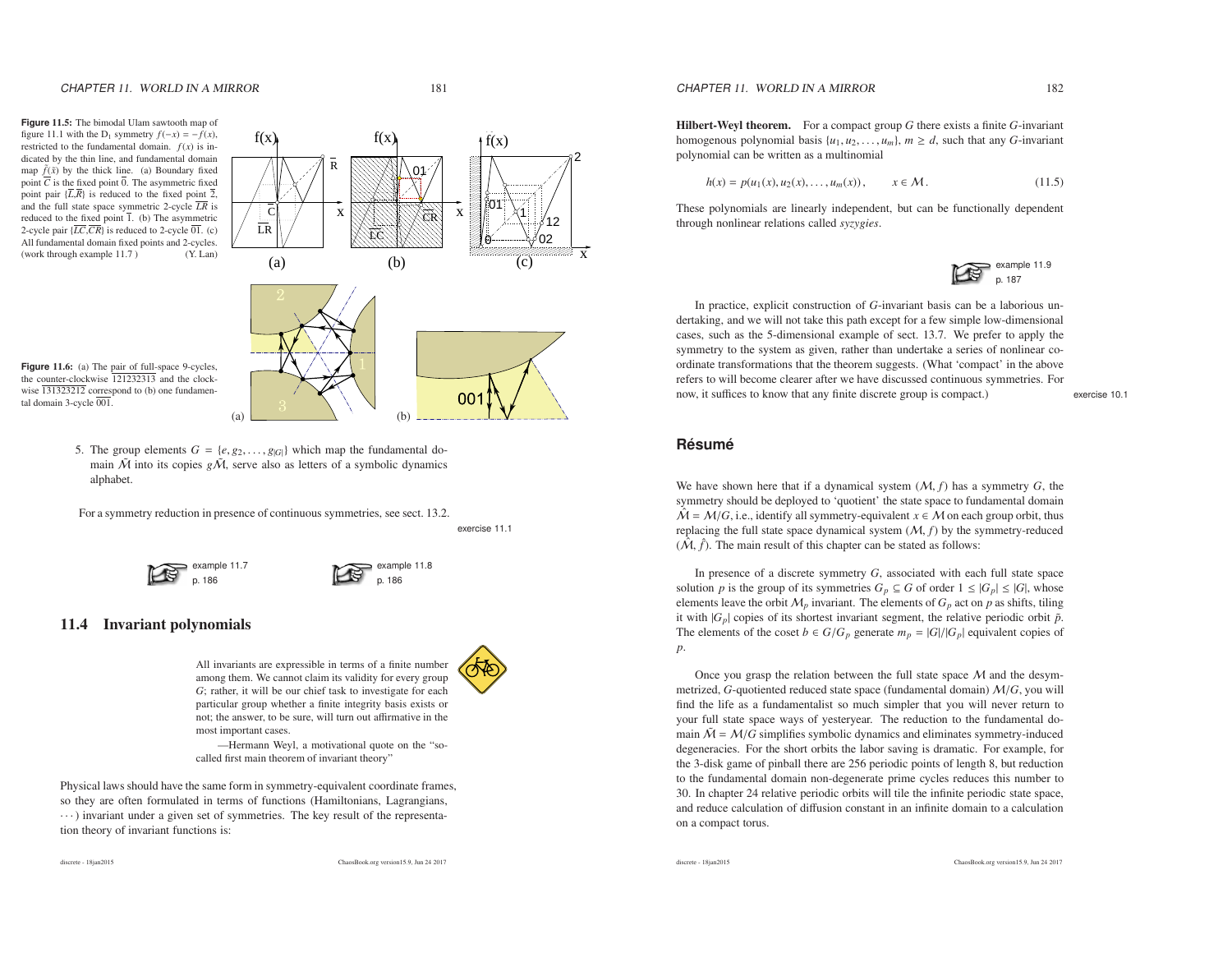### **Commentary**

**Remark** 11.1 Symmetries of the Lorenz equation: (continued from remark 2.3) After having studied example 11.5 you will appreciate why ChaosBook.org starts out with the symmetry-less Rössler flow  $(2.27)$ , instead of the better known Lorenz flow  $(2.22)$ . Indeed, getting rid of symmetry was one of Rössler's motivations. He threw the baby out with the water; for Lorenz flow dimensionalities of stable/unstable manifolds makepossible a robust heteroclinic connection absent from Rössler flow, with unstable manifold of an equilibrium flowing into the stable manifold of another equilibrium. How such connections are forced upon us is best grasped by perusing the chapter 13 'Heteroclinic tangles' of the inimitable Abraham and Shaw illustrated classic [14.23]. Their beautiful hand-drawn sketches elucidate the origin of heteroclinic connections in the Lorenz flow (and its high-dimensional Navier-Stokes relatives) better than any computer simulation. Miranda and Stone [11.2] were first to quotient the  $C_2$  symmetry and explicitly construct the desymmetrized, 'proto-Lorenz system,' by <sup>a</sup> nonlinear coordinate transformation into the Hilbert-Weyl polynomial basis invariant under the action of the symmetry group [11.3]. For in-depth discussion of symmetry-reduced ('images') and symmetryextended ('covers') topology, symbolic dynamics, periodic orbits, invariant polynomialbases etc., of Lorenz, Rössler and many other low-dimensional systems there is no better reference than the Gilmore and Letellier monograph [13.19]. They interpret [11.5] the proto-Lorenz and its 'double cover' Lorenz as 'intensities' being the squares of 'amplitudes,' and call quotiented flows such as  $(Lorenz)/C_2$  'images.' Our 'doubled-polar angle' visualization figure 14.8 is <sup>a</sup> proto-Lorenz in disguise; we, however, integrate theflow and construct Poincaré sections and return maps in the original Lorenz  $[x, y, z]$  coordinates, without any nonlinear coordinate transformations. The Poincaré return map figure 14.9 is reminiscent in shape both of the one given by Lorenz in his original paper, and the one plotted in <sup>a</sup> radial coordinate by Gilmore and Letellier. Nevertheless, it is profoundly different: our return maps are from unstable manifold  $\rightarrow$  itself, and thus intrinsic and coordinate independent. In this we follow ref. [A1.79]. This construction is necessary for high-dimensional flows in order to avoid problems such as double-valuedness of return map projections on arbitrary 1-dimensional coordinates encountered already in theRössler example of figure 3.3. More importantly, as we know the embedding of the unstable manifold into the full state space, <sup>a</sup> periodic point of our return map *is* - regardless of the length of the cycle - the periodic point in the full state space, so no additional Newton searches are needed. In homage to Lorenz, we note that his return map was already symmetry-reduced: as *<sup>z</sup>* belongs to the symmetry invariant Fix (*G*) subspace, one can replace dynamics in the full space by  $\dot{z}$ ,  $\ddot{z}$ ,  $\cdots$ . That is *G*-invariant by construction [13.19].

**Remark 11.2** Examples of systems with discrete symmetries. Almost any flow of interest is symmetric in some way or other: the list of examples is endless, welist here a handful that we found interesting. One has a  $C_2$  symmetry in the Lorenz system (remark 2.3), the Ising model, and in the 3-dimensional anisotropic Kepler potential [A39.17, 38.18, A1.24], a  $D_4 = C_{4\nu}$  symmetry in quartic oscillators [11.10, 11.11], in the pure  $x^2y^2$  potential [11.12, 11.13] and in hydrogen in a magnetic field [11.14], and a  $D_2 = C_{2v} = V_4 = C_2 \times C_2$  symmetry in the stadium billiard [25.2]. A very nice nontrivial desymmetrization is carried out in ref. [25.11]. An example of <sup>a</sup> system with  $D_3 = C_{3v}$  symmetry is provided by the motion of a particle in the Hénon-Heiles poten-

ChaosBook.org version15.9, Jun <sup>24</sup> <sup>2017</sup>

tial [11.17, 11.18, 11.19, 25.10]

$$
V(r,\theta) = \frac{1}{2}r^2 + \frac{1}{3}r^3\sin(3\theta) \ .
$$

Our 3-disk coding is insufficient for this system because of the existence of elliptic islands and because the three orbits that run along the symmetry axis cannot be labeled in our code. As these orbits run along the boundary of the fundamental domain, they require the special treatment. A partial classification of the 67 possible symmetries of solutions of the plane Couette flow of example 12.9, and their reduction <sup>5</sup> conjugate classes is <sup>g</sup>iven in ref. [13.42].

### 11.5 Examples

**Example 11.1** *D***<sub>1</sub>-symmetric cycles:** For D<sub>1</sub> the period of a set-wise symmetric cycle is even  $(n_s = 2n_{\bar{s}})$ , and the mirror image of the  $x_s$  periodic point is reached by traversing the relative periodic orbit segment  $\tilde{s}$  of length  $n_{\tilde{s}}, f^{n_{\tilde{s}}}(x_s) = \sigma x_s$ , see figure 11.1 (b). click to return: p. ??

**Example** 11.2  $D_1$ -**invariant cycles:** In the example at hand there is only one **Example 11.2**  $D_1$ -**invariant cycles:** In the example at hand there is only one *G*-invariant (point-wise invariant) orbit, the fixed point  $\overline{C}$  at the origin, see figure 11.1 (a). As reflection symmetry is the only discrete symmetry that <sup>a</sup> map of the interval can have, this example completes the group-theoretic analysis of 1-dimensional maps. We shall continue analysis of this system in example 11.7, and work out the symbolic dynamics of such reflection symmetric systems in example 15.7. click to return: p. ??

**Example** 11.3 **Group** *<sup>D</sup>*<sup>1</sup> **- <sup>a</sup> reflection symmetric** <sup>1</sup>*<sup>d</sup>* **map:** Consider the bimodal 'sawtooth' map of example 10.5, with the state space <sup>M</sup>'sawtooth' map of example 10.5, with the state space  $\mathcal{M} = [-1, 1]$  split into three<br>regions  $\mathcal{M} = \{\mathcal{M}_L, \mathcal{M}_C, \mathcal{M}_R\}$  which we label with a 3-letter alphabet L(eft), C(enter), regions M = {M<sub>L</sub>, M<sub>C</sub>, M<sub>R</sub>} which we label with a 3-letter alphabet *L(eft), C(enter),*<br>and *R(ight). The symbolic dynamics is complete ternary dynamics, with any sequence* of letters <sup>A</sup> <sup>=</sup> {*L*,*C*, *<sup>R</sup>*} corresponding to an admissible trajectory ('complete' means no additional grammar rules required, see example 14.7 below). The  $D_1$ -equivariance of the map,  $D_1 = \{e, \sigma\}$ , implies that if  $\{x_n\}$  is a trajectory, so is  $\{\sigma x_n\}$ .

Fix  $(G)$ , the set of points invariant under group action of  $D_1$ ,  $\tilde{M} \cap \sigma \tilde{M}$ , is just this fixed point *<sup>x</sup>* <sup>=</sup> <sup>0</sup>, the reflection symmetry point. If *<sup>a</sup>* is an asymmetric cycle, <sup>σ</sup> maps it into the reflected cycle <sup>σ</sup>*a*, with the same period and the same stability properties, see the fixed points pair {*L*, *<sup>R</sup>*} and the 2-cycles pair {*LC*,*CR*} in figure 11.1 (c). click to return: p. ??

**Example** 11.4 **3-disk game of pinball - cycle symmetries:** (continued from example 10.8) The  $C_3$  subgroup  $G_p = \{e, C^{1/3}, C^{2/3}\}$  invariance is exemplified by the two cycles 123 and 132 which are invariant under rotations by  $2\pi/3$  and  $4\pi/3$ , but are mapped into each other by any reflection, figure 11.4 (a), and have multiplicity  $|G|/|G_p| = 2$ .

The  $C_v$  type of a subgroup is exemplified by the symmetries of  $\hat{p} = 1213$ . This cycle is invariant under reflection  $\sigma_{23}{1213} = 1312 = 1213$ , so the invariant subgroup is  $G_{\hat{p}} = \{e, \sigma_{23}\}$ , with multiplicity is  $m_{\hat{p}} = |G|/|G_p| = 3$ ; the cycles in this class, 1213, 1232<br>and  $\overline{1333}$ , are related by  $2\pi/3$  retations, figure 11.4 (b) and 1323, are related by  $2\pi/3$  rotations, figure 11.4 (b).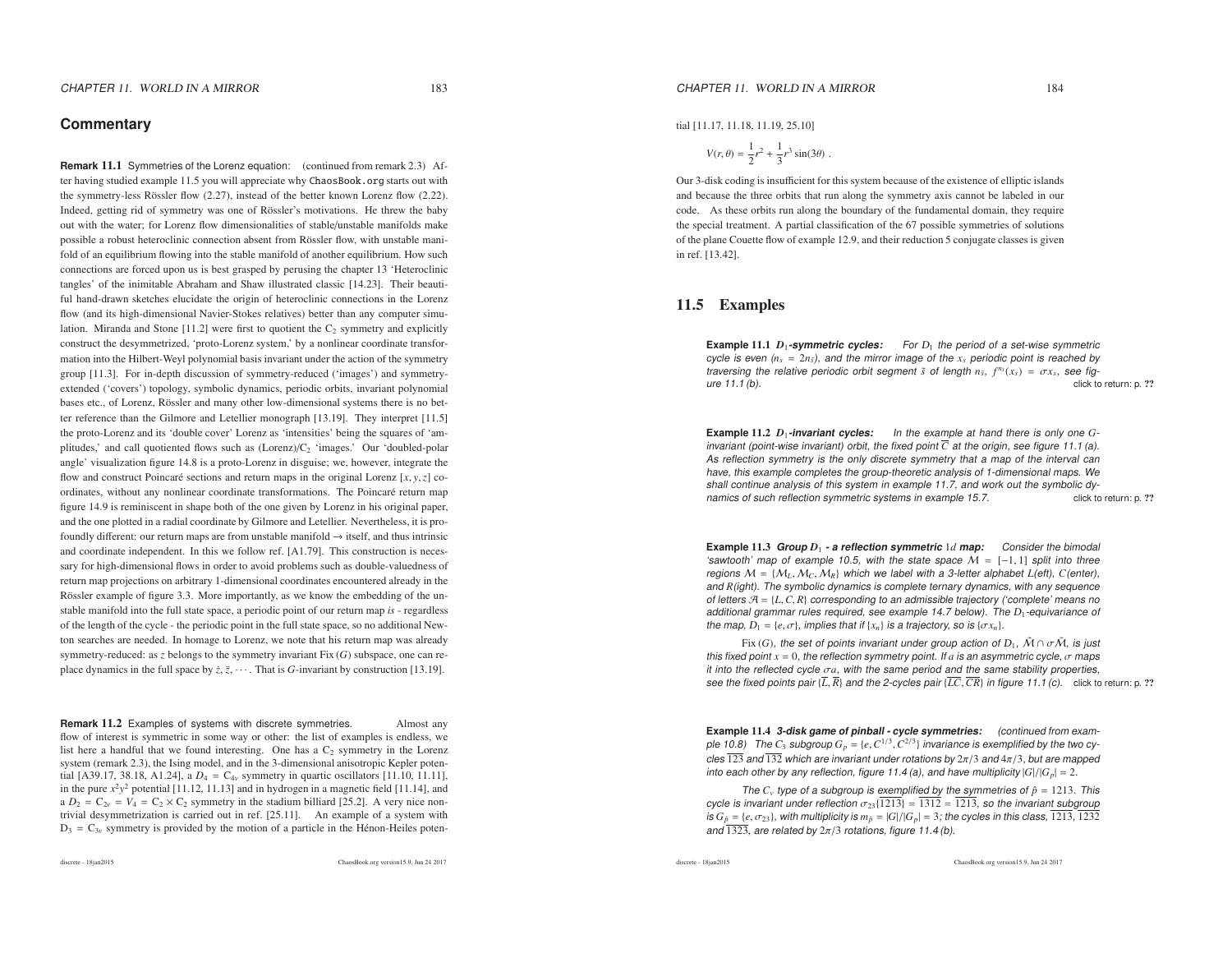A cycle of no symmetry, such as  $12123$ , has  $G_p = \{e\}$  and contributes in all six copies (the remaining cycles in the class are <sup>12132</sup>, <sup>12313</sup>, <sup>12323</sup>, <sup>13132</sup> and <sup>13232</sup>), figure 11.4 (c).

Besides the above spatial symmetries, for Hamiltonian systems cycles maybe related by time reversal symmetry. An example are the cycles 121212313 and 313212121 <sup>=</sup> <sup>121213132</sup> which have the same periods and stabilities, but are related by no space symmetry, see figure 11.4. (continued in example 11.8)click to return: p. ??

**Example** 11.5 **Desymmetrization of Lorenz flow:** (continuation of example 10.6) Lorenz equation (2.22) is equivariant under (10.15), the action of order-2 group  $C_2 = \{e, C^{1/2}\},\$ where  $C^{1/2}$  is  $[x, y]$ -plane, half-cycle rotation by  $\pi$  about the  $z$ -axis:

$$
(x, y, z) \to C^{1/2}(x, y, z) = (-x, -y, z).
$$
\n(11.6)

 $(C^{1/2})^2$  = 1 condition decomposes the state space into two linearly irreducible subspaces M = M<sup>+</sup>⊕M<sup>−</sup>, the *z-*axis M<sup>+</sup> and the [*x*, *y*] plane M<sup>−</sup>, with projection operators<br>onto the two subspaces given by onto the two subspaces given by

$$
\mathbf{P}^+ = \frac{1}{2}(1 + C^{1/2}) = \begin{pmatrix} 0 & 0 & 0 \\ 0 & 0 & 0 \\ 0 & 0 & 1 \end{pmatrix}, \quad \mathbf{P}^- = \frac{1}{2}(1 - C^{1/2}) = \begin{pmatrix} 1 & 0 & 0 \\ 0 & 1 & 0 \\ 0 & 0 & 0 \end{pmatrix}.
$$
 (11.7)

As the flow is  $C_2$ -invariant, so is its linearization  $\dot{x} = Ax$ . Evaluated at  $EQ_0$ , *A* commutes with  $C^{1/2}$ , and, as we have already seen in example 4.6, the  $EQ_0$  stability matrix decomposes into [*<sup>x</sup>*, *<sup>y</sup>*] and *<sup>z</sup>* blocks.

The 1-dimensional M+ subspace is the fixed-point subspace, with the *<sup>z</sup>*-axis points left point-wise invariant under the group action

$$
\mathcal{M}^+ = \text{Fix}\,(C_2) = \{x \in \mathcal{M} \mid g \, x = x \text{ for } g \in \{e, C^{1/2}\}\}\
$$
\n(11.8)

(here  $x = (x, y, z)$  is a 3-dimensional vector, not the coordinate *x*). A  $C_2$ -fixed point  $x(t)$ in Fix  $(C_2)$  moves with time, but according to (10.10) remains within  $x(t) \in Fix(C_2)$  for all times; the subspace  $\mathcal{M}^+$  = Fix  $(C_2)$  is flow invariant. In case at hand this jargon is a bit of an overkill: clearly for (*<sup>x</sup>*, *<sup>y</sup>*,*<sup>z</sup>*) <sup>=</sup> (0, <sup>0</sup>,*<sup>z</sup>*) the full state space Lorenz equation (2.22) is reduced to the exponential contraction to the  $EQ_0$  equilibrium,

$$
\dot{z} = -bz. \tag{11.9}
$$

However, for higher-dimensional flows the flow-invariant subspaces can be high-dimensional, with interesting dynamics of their own. Even in this simple case this subspace plays an important role as <sup>a</sup> topological obstruction: the orbits can neither enter it nor exit it, so the number of windings of <sup>a</sup> trajectory around it provides <sup>a</sup> natural, topological symbolic dynamics.

The M<sup>−</sup> subspace is, however, not flow-invariant, as the nonlinear terms  $\dot{z}$  = *xy*−*bz* in the Lorenz equation (2.22) send all initial conditions withinM− <sup>=</sup> (*x*(0), *<sup>y</sup>*(0), 0) into the full,  $z(t) \neq 0$  state space  $\mathcal{M}/\mathcal{M}^+$ .

By taking as a Poincaré section any  $C^{1/2}$ -equivariant, non-self-intersecting sur face that contains the *<sup>z</sup>* axis, the state space is divided into <sup>a</sup> half-space fundamental domain  $\tilde{M} = M/C_2$  and its 180<sup>o</sup> rotation  $C^{1/2}\tilde{M}$ . An example is afforded by the P plane section of the Lorenz flow in figure 3.4. Take the fundamental domain  $\tilde{\mathcal{M}}$  to be the halfspace between the viewer and  $\mathcal{P}.$  Then the full Lorenz flow is captured by re-injecting back into  $\tilde{\mathcal{M}}$  any trajectory that exits it, by a rotation of  $\pi$  around the  $z$  axis.

As any such *<sup>C</sup>*<sup>1</sup>/<sup>2</sup>-invariant section does the job, <sup>a</sup> choice of <sup>a</sup> 'fundamental domain' is here largely mater of taste. For purposes of visualization it is convenient

to make the double-cover nature of the full state space by  $\tilde{M}$  explicit, through any state space redefinition that maps <sup>a</sup> pair of points related by symmetry into <sup>a</sup> single point. In case at hand, this can be easily accomplished by expressing (*<sup>x</sup>*, *<sup>y</sup>*) in polar  $coordinates (x, y) = (r cos \theta, r sin \theta)$ , and then plotting the flow in the 'doubled-polar angle representation:' section 11.4

$$
(\hat{x}, \hat{y}, z) = (r \cos 2\theta, r \sin 2\theta, z) = ((x^2 - y^2)/r, 2xy/r, z),
$$
\nexercise 11.3

\n(11.10)

as in figure 11.3 (a). In contrast to the original *G*-equivariant coordinates [*<sup>x</sup>*, *<sup>y</sup>*,*<sup>z</sup>*], the Lorenz flow expressed in the new coordinates [ <sup>ˆ</sup>*x*, *<sup>y</sup>*<sup>ˆ</sup>,*<sup>z</sup>*] is *G*-invariant, see example 11.9. In this representation the  $\tilde{M} = M/C_2$  fundamental domain flow is a smooth, continuous flow, with (any choice of) the fundamental domain stretched out to seamlessly cover theclick to return: p. ?? entire [ $\hat{x}$ ,  $\hat{y}$ ] plane. (continued in example 14.5) click to return: p. ??

(E. Siminos and J. Halcrow)

**Example** 11.6 **Relative periodic orbits of Lorenz flow:** (continuation of example 11.5) The relation between the full state space periodic orbits, and the fundamental domain (11.10) reduced relative periodic orbits of the Lorenz flow: an asymmetric full state space cycle pair *<sup>p</sup>*, *Rp* maps into <sup>a</sup> single cycle *<sup>p</sup>*˜ in the fundamental domain, and any self-dual cycle *<sup>p</sup>* <sup>=</sup> *Rp* <sup>=</sup> *<sup>p</sup>R*˜ *<sup>p</sup>*˜ is <sup>a</sup> repeat of <sup>a</sup> relative periodic orbit *<sup>p</sup>*˜. click to return: p. ??

**Example** 11.7 **Group***D*1 **and reduction to the fundamental domain:** Consider again the reflection-symmetric bimodal Ulam sawtooth map *f*(−*<sup>x</sup>*) <sup>=</sup> <sup>−</sup>*f*(*x*) of example 11.3, with symmetry group D<sub>1</sub> = {e,σ}. The state space M = [−1, 1] can be tiled by<br>half-line Ñ = [0, 1], and σ Ñ = [−1, 0], its image under a reflection across x = 0, point half-line  $\tilde{\mathcal{M}} = [0, 1]$ , and  $\sigma \tilde{\mathcal{M}} = [-1, 0]$ , its image under a reflection across  $x = 0$  point. The dynamics can then be restricted to the fundamental domain  $\tilde{x}_k \in \tilde{\mathcal{M}} = [0, 1]$ ; every time a trajectory leaves this interval, it is mapped back using  $\sigma.$ 

In figure 11.5 the fundamental domain map  $\tilde{f}(\tilde{x})$  is obtained by reflecting  $x < 0$ segments of the global map *f*(*x*) into the upper right quadrant. ˜*f* is also bimodal andpiecewise-linear, with  $\tilde{M} = [0, 1]$  split into three regions  $\tilde{M} = {\{\tilde{M}_0, \tilde{M}_1, \tilde{M}_2\}}$  which we label with a 3-letter alphabet  $\tilde{\mathcal{A}} = \{0, 1, 2\}$ . The symbolic dynamics is again complete ternary dynamics, with any sequence of letters {0, <sup>1</sup>, <sup>2</sup>} admissible.

However, the interpretation of the 'desymmetrized' dynamics is quite different - the multiplicity of every periodic orbit is now 1, and relative periodic segments of the full state space dynamics are all periodic orbits in the fundamental domain. Considerfigure 11.5:

In (a) the boundary fixed point *C* is also the fixed point <sup>0</sup>.

The asymmetric fixed point pair {*L*,*R*} is reduced to the fixed point <sup>2</sup>, and the full state space symmetric 2-cycle *LR* is reduced to the fixed point <sup>1</sup>. The asymmetric 2-cycle pair {*LC*,*CR*} is reduced to the 2-cycle <sup>01</sup>. Finally, the symmetric 4-cycle *LCRC* is reduced to the 2-cycle <sup>02</sup>. This completes the conversion from the full state space for all fundamental domain fixed points and 2-cycles, figure  $11.5$  (c). click to return: p. ??

### **Example** 11.8 **3-disk game of pinball in the fundamental domain:**

If the dynamics is equivariant under interchanges of disks, the absolute disklabels  $\epsilon_i = 1, 2, \cdots, N$  can be replaced by the symmetry-invariant relative disk→disk increments *<sup>g</sup>i*, where *<sup>g</sup><sup>i</sup>* is the discrete group element that maps disk *<sup>i</sup>*−<sup>1</sup> into disk *<sup>i</sup>*. For 3-disk system *<sup>g</sup><sup>i</sup>* is either reflection σ back to initial disk (symbol '0') or <sup>2</sup>π/<sup>3</sup> rotation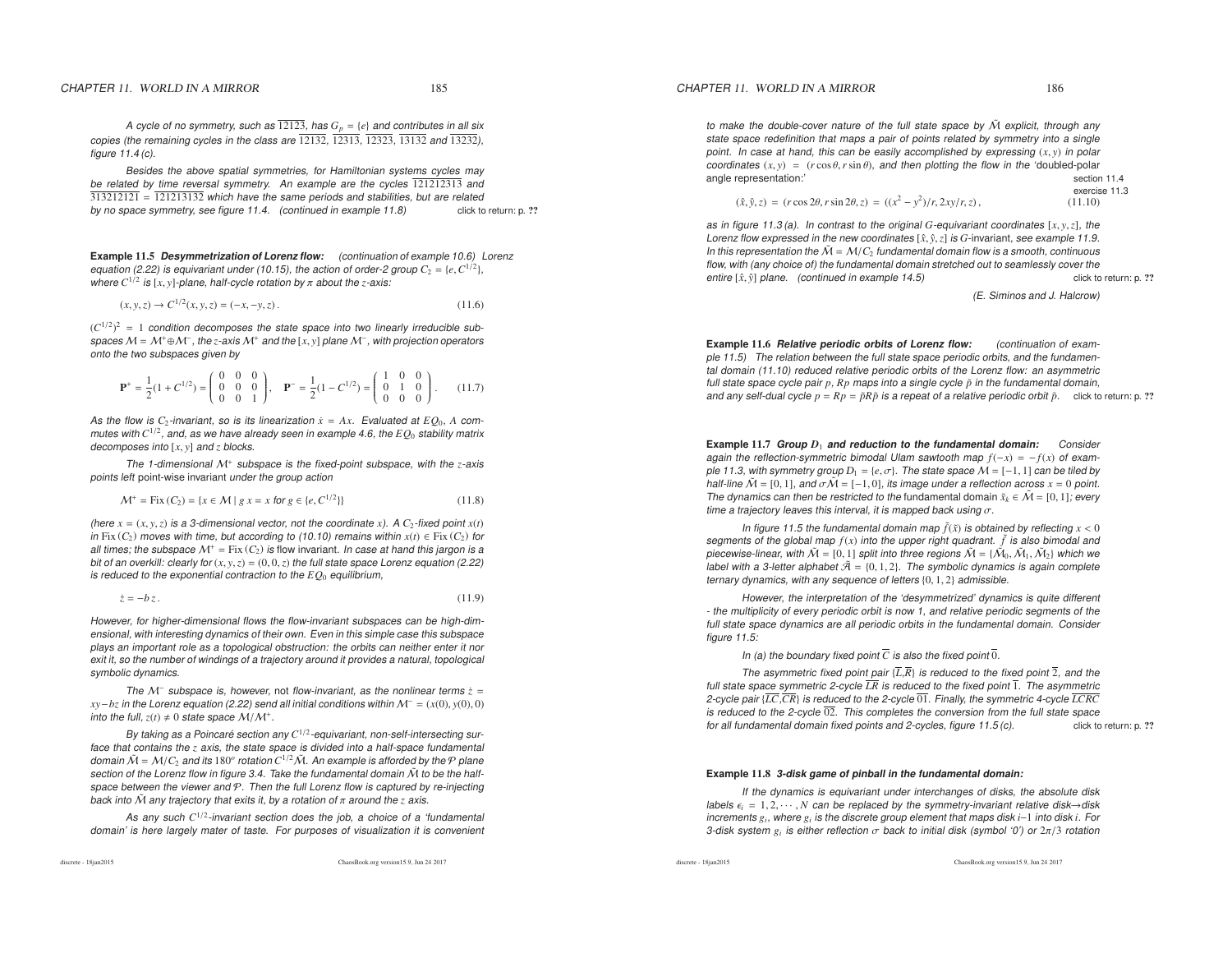by *<sup>C</sup>* to the next disk (symbol '1'). An immediate gain arising from symmetry invariant relabeling is that *<sup>N</sup>*-disk symbolic dynamics becomes (*N*−1)-nary, with no restrictionson the admissible sequences.

An irreducible segment corresponds to <sup>a</sup> periodic orbit in the fundamental domain, <sup>a</sup> one-sixth slice of the full 3-disk system, with the symmetry axes acting as reflecting mirrors (see figure 10.3(d)). A set of orbits related in the full space by discrete symmetries maps onto <sup>a</sup> single fundamental domain orbit. The reduction to the fundamental domain desymmetrizes the dynamics and removes all global discrete symmetry-induced degeneracies: rotationally symmetric global orbits (such as the 3c<u>y</u>cl<u>es 123 an</u>d 132) have multiplicity 2, reflection symmetric ones (such as the 2-cycles 12, 13 and <sup>23</sup>) have multiplicity 3, and global orbits with no symmetry are 6-fold degenerate. Table 15.2 lists some of the shortest binary symbols strings, together with the corresponding full 3-disk symbol sequences and orbit symmetries. Some examples of such orbits are shown in figures 11.4 and 11.6. (continued in example 15.8) click to return: p. ??

**Example** 11.9 **Polynomials invariant under discrete operations on** <sup>R</sup>3**:** (continued from example 10.3) <sup>σ</sup> is <sup>a</sup> reflection through the [*<sup>x</sup>*, *<sup>y</sup>*] plane. Any {*<sup>e</sup>*, <sup>σ</sup>}-invariant function can be expressed in the polynomial basis  $\{u_1, u_2, u_3\} = \{x, y, z^2\}.$ 

*C*<sup>1/2</sup> is a [*x*, *y*]-plane rotation by  $\pi$  about the *z*-axis. Any {*e*,  $C^{1/2}$ }-invariant function can be expressed in the polynomial basis  $\{u_1, u_2, u_3, u_4\} = \{x^2, xy, y^2, z\}$ , with one syzygy between the basis polynomials,  $(x^2)(y^2) - (xy)^2 = 0$ .

*P* is an inversion through the point (0, <sup>0</sup>, 0). Any {*<sup>e</sup>*, *<sup>P</sup>*}-invariant function can be expressed in the polynomial basis  $\{u_1, \dots, u_6\} = \{x^2, y^2, z^2, xy, xz, yz\}$ , with three syzygies between the basis polynomials,  $(x^2)(y^2) - (xy)^2 = 0$ , and its 2 permutations.

For the D<sub>2</sub> dihedral group  $G = \{e, \sigma, C^{1/2}, P\}$  the *G*-invariant polynomial basis is  $\{e, \mu\} = \{x^2, y^2, z^2, yy\}$ , with one syzygy  $(x^2)(y^2) = (xy)^2 = 0$ *{u*<sub>1</sub>, *u*<sub>2</sub>, *u*<sub>3</sub>, *u*<sub>4</sub>} = {*x*<sup>2</sup>, *y*<sup>2</sup>, *z*<sup>2</sup>, *xy*}, with one syzygy, (*x*<sup>2</sup>)(*y*<sup>2</sup>) − (*xy*)<sup>2</sup> = 0. click to return: p. ??

### **Exercises**

- 11.1. Reduction of 3-disk symbolic dynamics to binary. (continued from exercise 1.1)
	- (a) Verify that the 3-disk cycles $\{1, 2, 1, 3, 2, 3\}, \{1, 2, 3, 1, 3, 2\}, \{\underline{1, 2, 1, 3, 2, 2, 3, 1, 3, 2\}}$ {121 232 313 <sup>+</sup> <sup>5</sup> perms.}, {<sup>121</sup> <sup>323</sup><sup>+</sup> <sup>2</sup> perms.},

 $\ldots$ , correspond to the fundamental domain cycles  $\overline{0}$ ,  $\overline{1}$ ,  $01, 001, 011, \cdots$  respectively.

- (b) Check the reduction for short cycles in table 15.2 by drawing them both in the full 3-disk system andin the fundamental domain, as in figure 11.6.
- (c) Optional: Can you see how the group elements listed in table 15.2 relate irreducible segments tothe fundamental domain periodic orbits?

(continued in exercise 15.7)

11.2.  $C_2$ -equivariance of Lorenz system. Verify that the vector field in Lorenz equations (2.22)

$$
\dot{x} = v(x) = \begin{bmatrix} \dot{x} \\ \dot{y} \\ \dot{z} \end{bmatrix} = \begin{bmatrix} \sigma(y - x) \\ \rho x - y - xz \\ xy - bz \end{bmatrix}
$$
 (11.11)

is equivariant under the action of cyclic group  $C_2$  =  ${e, C^{1/2}}$  acting on  $\mathbb{R}^3$  by a  $\pi$  rotation about the *z* axis,

 $C^{1/2}(x, y, z) = (-x, -y, z)$ ,

as claimed in example 10.6. (continued in exercise 11.3)

11.3. Lorenz system in polar coordinates: group theory. Use (A2.3), (A2.4) to rewrite the Lorenz equation

 $(11.11)$  in polar coordinates  $(r, \theta, z)$ , where  $(x, y)$  =  $(r \cos \theta \text{ r} \sin \theta)$  $(r \cos \theta, r \sin \theta).$ 

1. Show that in the polar coordinates Lorenz flowtakes form

$$
\dot{r} = \frac{r}{2}(-\sigma - 1 + (\sigma + \rho - z)\sin 2\theta
$$
  
+ (1 - \sigma)\cos 2\theta)  

$$
\dot{\theta} = \frac{1}{2}(-\sigma + \rho - z + (\sigma - 1)\sin 2\theta
$$
  
+ (\sigma + \rho - z)\cos 2\theta)

- $\dot{z} = -bz + \frac{r^2}{2} \sin 2\theta$  . (11.12)
- 2. Argue that the transformation to polar coordinates is invertible almost everywhere. Where does the inverse not exist? What is group-theoretically special about the subspace on which the inverse notexist?
- 3. Show that this is the  $(Lorenz)/C_2$  quotient map for the Lorenz flow, i.e., that it identifies points related by the  $\pi$  rotation in the [ $x$ ,  $y$ ] plane.
- 4. Rewrite (11.11) in the invariant polynomial basisof example 11.9 and exercise 11.12.
- 5. Show that <sup>a</sup> periodic orbit of the Lorenz flow in polar representation (11.12) is either <sup>a</sup> periodic orbit or <sup>a</sup> relative periodic orbit (11.3) of the Lorenzflow in the  $(x, y, z)$  representation.

By going to polar coordinates we have quotiented out the $\pi$ -rotation  $(x, y, z) \rightarrow (-x, -y, z)$  symmetry of the Lorenz<br>equations and constructed an explicit representation of equations, and constructed an explicit representation ofthe desymmetrized Lorenz flow.

- $e$  11.4. **Proto-Lorenz system.** Here we quotient out the  $C_2$  symmetry by constructing an explicit "intensity" representation of the desymmetrized Lorenz flow, followingMiranda and Stone [11.2].
	- 1. Rewrite the Lorenz equation (2.22) in terms ofvariables

$$
(u, v, z) = (x2 - y2, 2xy, z), \t(11.13)
$$

#### show that it takes form

$$
\begin{bmatrix}\n\dot{u} \\
\dot{v} \\
\dot{z}\n\end{bmatrix} = \begin{bmatrix}\n-(\sigma+1)u + (\sigma-r)v + (1-\sigma)N \\
(r-\sigma)u - (\sigma+1)v + (r+\sigma)N - u \\
v/2 - bz\n\end{bmatrix}
$$
\n
$$
N = \sqrt{u^2 + v^2}.
$$

- 2. Show that this is the  $(Lorenz)/C_2$  quotient map for the Lorenz flow, i.e., that it identifies points related by the  $\pi$  rotation (11.6).
- 3. Show that (11.13) is invertible. Where does theinverse not exist?
- 4. Compute the equilibria of proto-Lorenz and their stabilities. Compare with the equilibria of theLorenz flow.
- 5. Plot the strange attractor both in the original form(2.22) and in the proto-Lorenz form (11.14)

exerDiscrete - 1feb2014